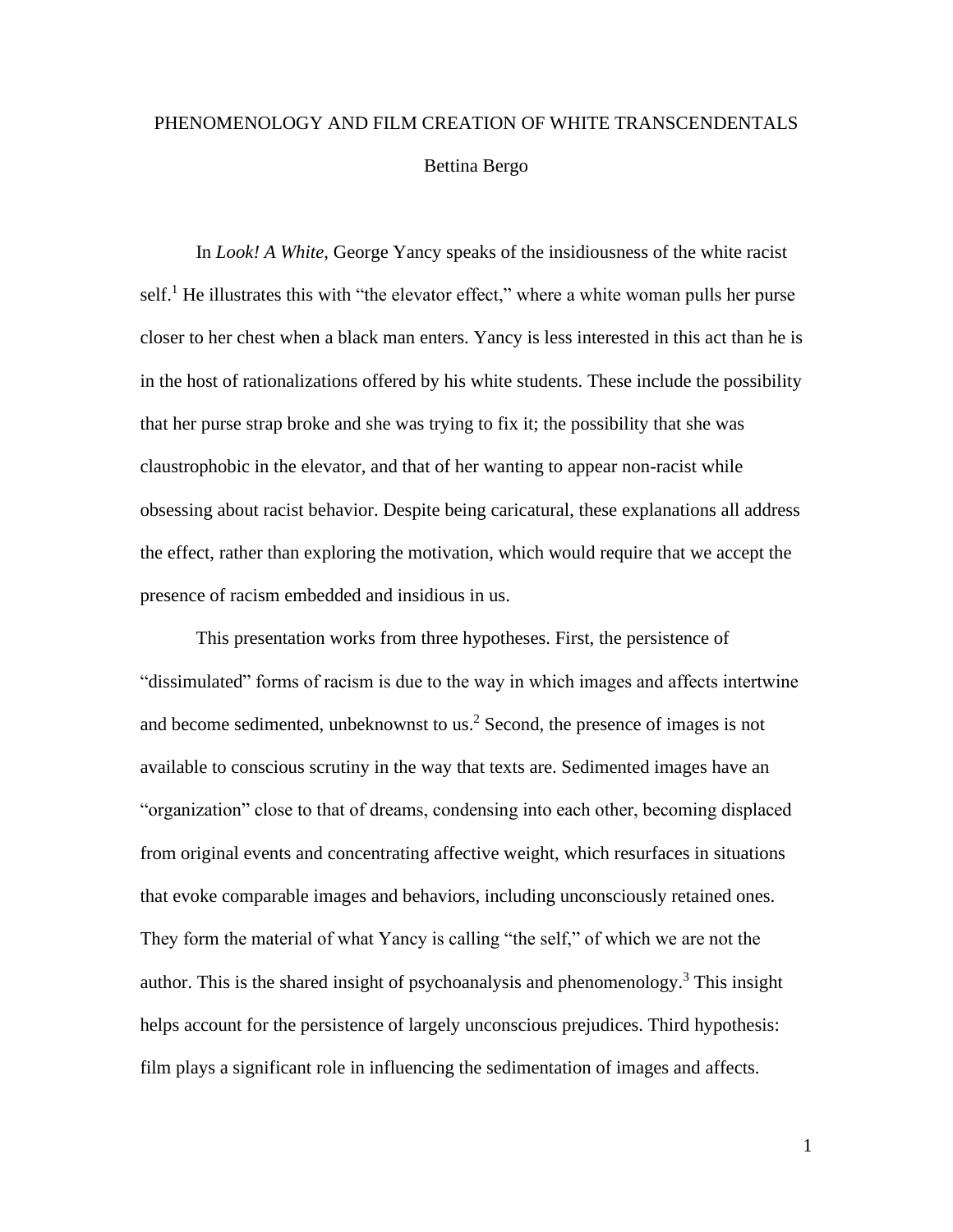Although it occasionally questions stereotypes, it also modifies and updates them. I argue that images from pre-War Viennese cinema contributed to conceptions of whiteness in Austria and, time allowing, we can discuss their transition into American film in the <sup>4</sup> 40s.<sup>4</sup> It is my thesis that confronting a racist heritage means confronting a paradox: we *must take responsibility for images and types that we protest we did not create but which are arguably "active" in us.*

A number of studies have examined the role of images in behavior out of contemporary mass media.<sup>5</sup> The persistence of racism certainly goes beyond the role of unconscious images. Nevertheless, the role of such images is not negligible and Yancy's example illustrates both the behavioral power of sedimented images *and* our resistance to belief in that power. I propose to tarry with the persistence of racism by recalling the phenomenology of sedimentation, association, and repression. In his *Analysen zur Passiven Synthesis*, <sup>6</sup> Husserl carried phenomenology all the way to what he called a "phenomenology of the 'unconscious'"<sup>7</sup>; others have extended it toward the cultural imaginary.<sup>8</sup> It is possible to explore the build-up of racist images into types within phenomenology, although Husserl was not interested in the psycho-sociology of cultural imaginaries. I return to the 1930s because, with the rise of fascism, film, cartoons, and photographs played a central role in creating a dense topography in which whiteness represented transcendent purity, a motivating ideal and untouchable form that polarized everything around it. I would like to push Yancy's concept of "false transcendence," here. He locates it in the African American community, where he observes a hope overinvested in an unrealized justice that paralyzes critique. Because the political unfolding of fascism is the most flagrant, recent illustration of the exploitation of false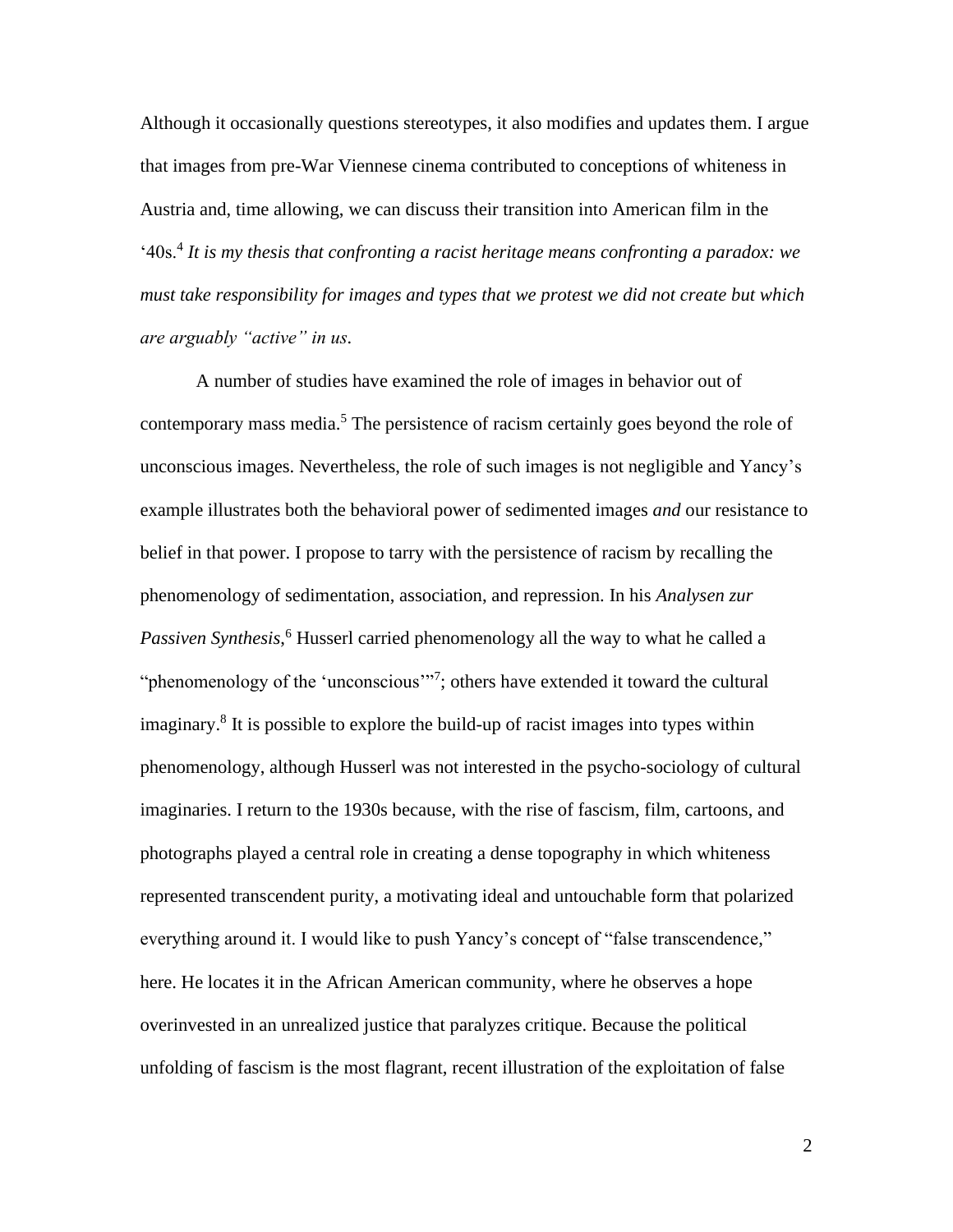transcendentals, as escapism and mass racist scapegoating show, I take up the fascist rhetoric of types and focus on the creation of two white transcendentals, one masculine, the other feminine. Studying Nazi propaganda, Klaus Theweleit has shown that these types depended on the iconic motors of white fantasies of transcendence.<sup>9</sup> Phenomenology helps us understand how this build-up impacts associative thought. It can be shown that, because cinematic techniques forged by German-language cinematographers evolved through ongoing exchanges with Hollywood in the 1920s and '30s<sup>10</sup>, comparable images migrated into American cinema, where they were democratized and reconfigured according to the color line. What emerged was the triangle of cinematic innovation: first, D. W. Griffith's *Birth of a Nation*, then Jolson's *The Jazz Singer*, *Gone with the Wind*, and in the 1960s, *The Sound of Music.* 11

When Yancy argues that "whiteness is precisely the *historical* meta-narrative that impacts [white people's] sense of themselves as atomic individuals, *and as sites of exclusive transcendence*,"<sup>12</sup> he refers to constructions of a *myth*. The myth of whiteness takes different forms in Europe and the Americas, but it owes its architectonic to the associative power implicit in images that fuse into false transcendentals. These follow a binarist logic, mapping concepts such as purity, beauty, truth, right.

Forging a meta-narrative requires creating a protean myth,<sup>13</sup> tenacious and sufficiently unremarked as to be disavowed, and indifferent toward the bodies it excludes from legitimacy and rights. The creation of transcendentals buttressing myth contributes to the logic that allows individuals to find "kindred spirits" and forge imaginary communities. As we know, myths mobilize something more important than cognitive claims and perceptions because they *become* "reality" when their constituent beliefs are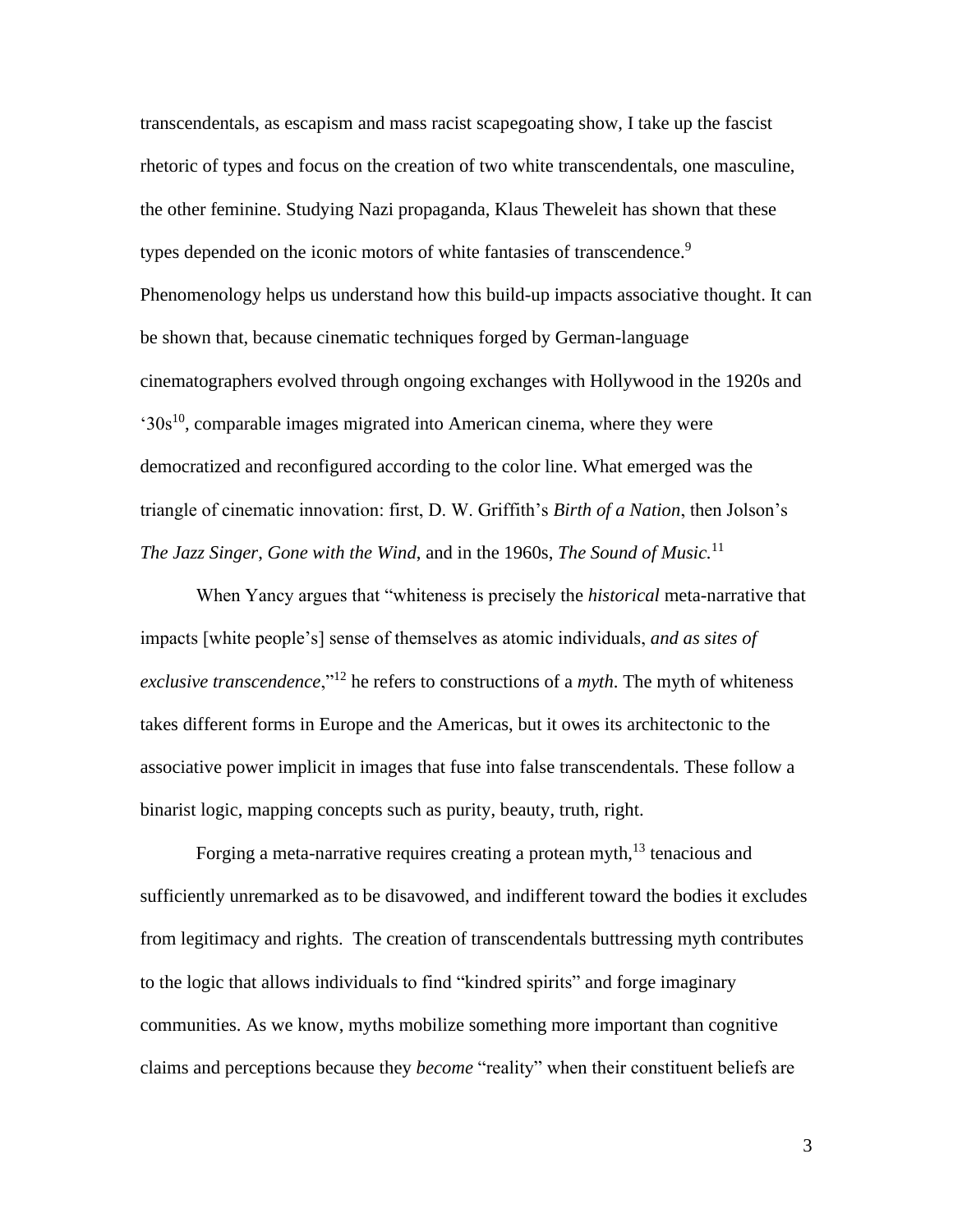set into action.<sup>14</sup> As Lacoue-Labarthe and Nancy argue, a myth has "for its nature and its end to incarnate itself in a *figure*, or in a *type*." <sup>15</sup> Their argument focuses on the types developed in the Nazi myth, which amounted to a potent symbolism in which affects of "liking" and "disliking," attitudes of belief and incredulity, acts of protection and destruction were mobilized.

The unremarked presence of types conditions our selection of rational arguments, and the build-up of preferential images in unconscious memory contributes to the awakening of racist reflexes even when they are challenged by arguments. Phenomenology has proved adept at showing the mechanism of the sedimentation of images in the ongoing flow of consciousness. Husserl analyzed this flow as it moved from now-moments to "the past," where distant but retained representations may well become "empty retentions" but be awakened by a present perception provided they are tied to "'interests' in a general and habitual sense."<sup>16</sup> Husserl's theory starts from present perception and a transcendental *ego*. <sup>17</sup> My ongoing perceptions are determined by the degree to which objects, whether outside or inside, exert an affective force sufficient to elicit the interest of my *ego* which may then focus attention on it. Attention can only focus on one thing at a time. The affection that converts the *ego* to it thus receives a kind of preference (*Bevorzug*). This is a function of its force, my expectations, and the pleasure or displeasure it provokes in me.<sup>18</sup> Other present objects, including memories and sedimented images, may well exert their own force of attraction, but if I do not attend to them, they slide into latency or as Husserl puts it, are *verdrängt*, repressed.<sup>19</sup> What is important here is that all representations leave a trace and continue to exist in unconsciousness, where they vie for affective power sufficient to cross the threshold of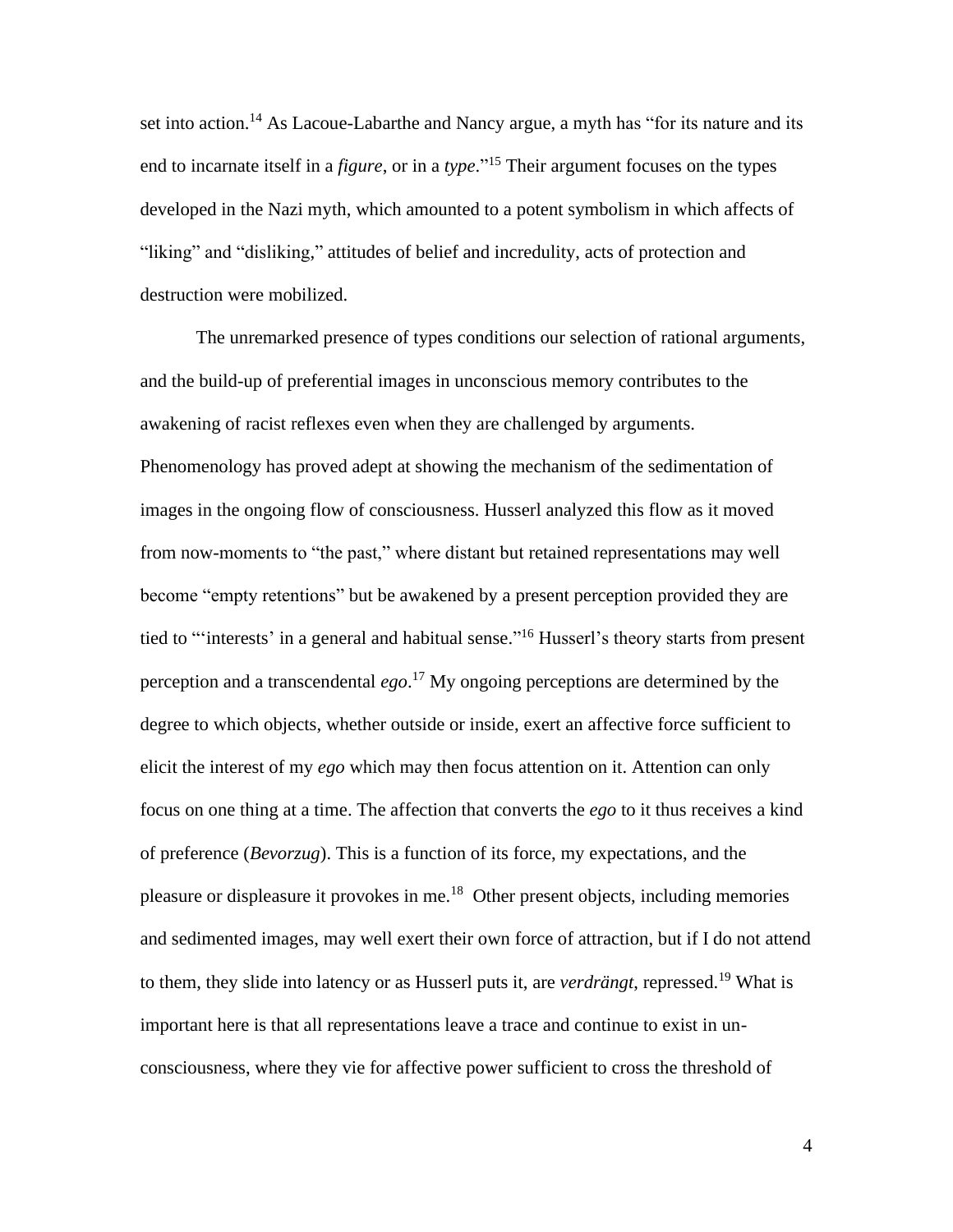consciousness anew.<sup>20</sup> Suppose that, for instance, a white man was also present in the elevator, but remained ignored because his presence elicited no interest.

This suggests that one does not easily escape images repeatedly received through one's culture. Yet one remains responsible for one's behavior, notably in its impact on other subjects. What Husserl teaches us concerns the power of passive syntheses. These may be syntheses of contrast or of similarity. Some representations slide into near dormancy yet participate in the construction of associative chains possessed of affective vitality.

In the purely phenomenological framework enter … differences between mediate and immediate associations, and we know that the two are always interlaced. First, we often readily note that an *a* recalls a *b*, and that the latter again recalls a *c*, and that we do not remember *c* immediately but only by passing by *b*. *But associations also unfold without being noticed.* Just as we do not attend to many other things that are in our field of consciousness, we do not pay attention to associative connections.<sup>21</sup>

This shows the connection between "mediate" and "immediate" associations, and it points toward repressed material that resembles Freudian repression.<sup>22</sup> Husserl does not explain *why* we lose "b". Presumably, this is related to what he calls the sphere of sentiments, instincts and vital drives belonging to the impressional *hylē*. In short, associative connections pass over entire chains of images or expressions to arrive at the final member of the chain. When the woman pulls her purse closer to her chest, this ostensibly spontaneous act is the final member of a chain of associations of which she here has no consciousness. Hence the gratuity of the act, not to mention the conflicts that may have preceeded, e.g. between instruction in anti-racism *versus* cinematic images of black gangsters or criminals. Husserl's argument is more complex, but let me summarize by saying that time consciousness produces a unified flow back of images and signifiers; within this "universal synthesis" objects also synthesize, producing the sense of identity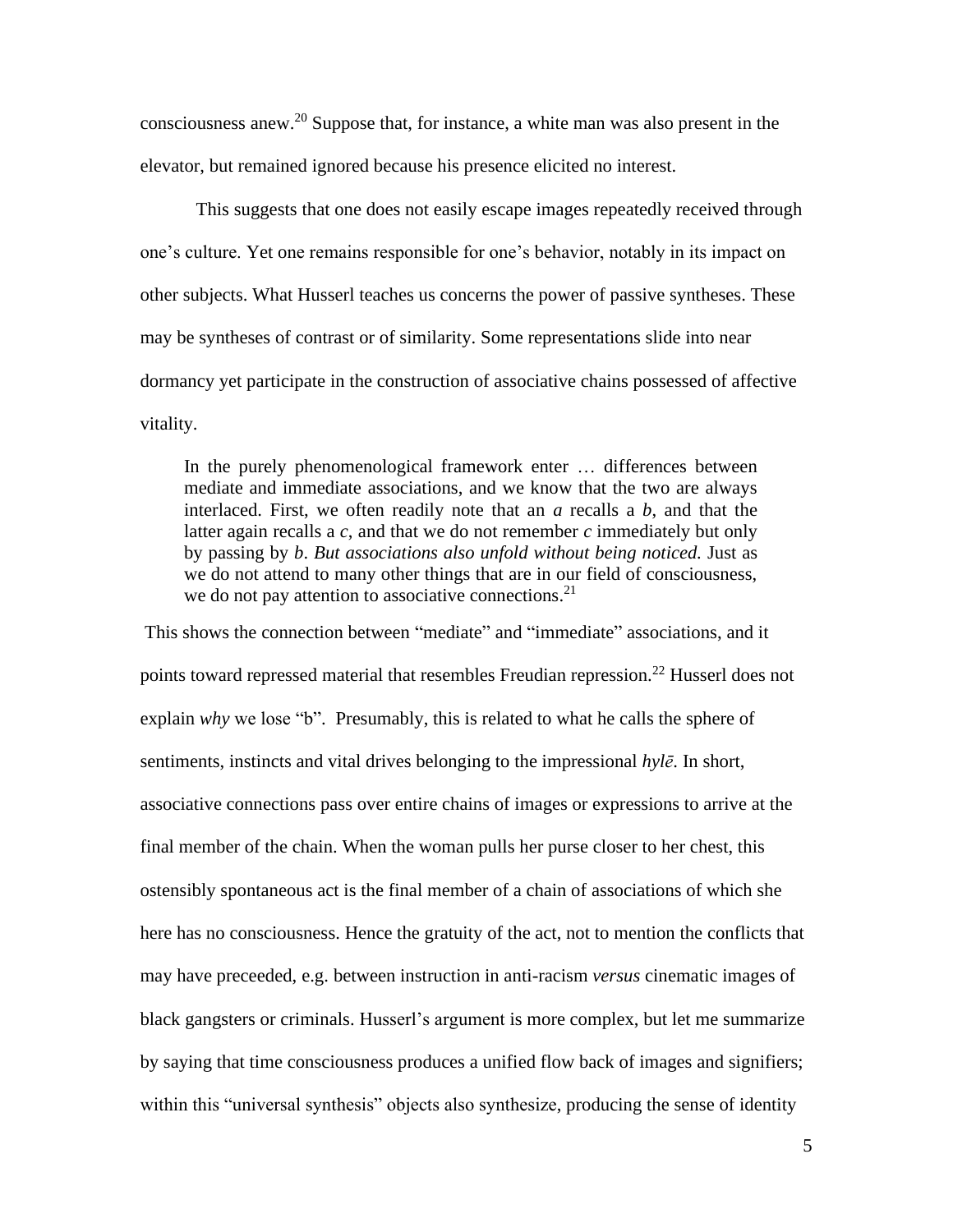and duration. Syntheses may be contrastive as well, but what is important is the way they function in collaboration with ongoing present perception (Husserl 1966, 127-28).

It is crucial to note that the lost member in the associative chain, which Husserl calls "b," may include a large number of retained images. "b" is a "'bridging member' (*Brückenglied*), something resemblant; … the bridge arches like a special synthesis through resemblance." <sup>23</sup> Such *Brückenglieder* find privileged sources in cinematic images because of the pleasure and interest accruing to them. They thereby mobilize affective power greater than what may have been neutral classroom lessons in antiracism, hence they receive a behavioral "preference" over the retained classroom representations. Thus, a conflict is brought about by the perception of the black man entering the elevator, between the sedimented lessons and condensed images of gangsters, etc. Now, *that* Yancy's students cast about for so many rationalizations of the woman's behavior suggests that there may be unconscious conflicts in which the very idea of racism is repressed.

Husserl's phenomenology of the sedimentation, associative and fusional power of perceptual phenomena over time offers the student of aesthetics an advantage in that, like cinema, phenomenology describes lived experience before it is parsed into subjective and objective dimensions.<sup>24</sup> Phenomenology focuses on visuality and hearing, like cinema, which channels the vector of our attention distinctively and puts kinesthetic consciousness, i.e. bodily movements, out of play, thereby intensifying these images' power and pleasurable content. Cinematic styles also entail a considerable amount of repetition in the stock of images presented to viewers.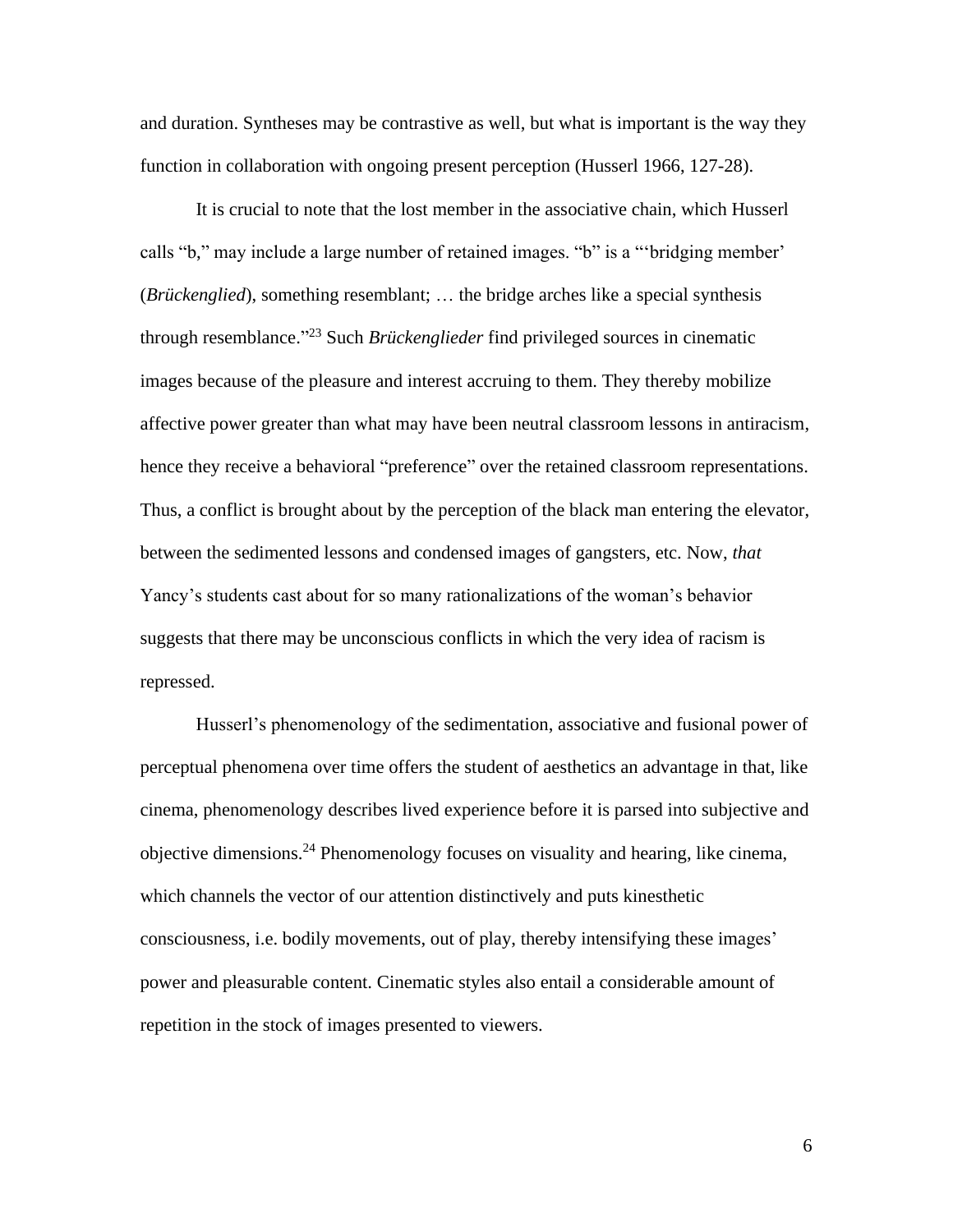This sedimentation of images is precisely what Nazi propaganda produced to support the construction of white transcendentals on an iconic-affective level. One of the best laboratories for studying the construction of types and myths is German-language cinema, because this creation was extensively theorized by Nazi "intellectuals."<sup>25</sup> Cultural creation thus readily served political hegemony.

German and Austrian films were not strictly identical, though both developed their respective transcendentals. The Austrian case was more complex than the German because it was hybrid rather than yoked to militarization. Despite class and regional segregation, Austria remained a multi-ethnic country. Nevertheless, in the wake of the 1933 German elections, artists of all sorts—including "some 900 members of the German film industry [who became] unemployable<sup>"26</sup>—swelled the ranks of talent in Vienna, and Hollywood later on. They created the *Emigranten* film industry in Vienna as well as the system of B films in Hollywood.<sup>27</sup> In the wake of the civil war that broke out in 1934 with the assassination of Prime Minister Dolfuss, Austrian film gravitated powerfully toward the creation of a transcendental distinct from the German ideals, notably through the *Heimatfilm* ("Homeland" film). This pastoral genre indulged spectators in dreams of escape into a *féerie* version of Austria far from the city, where music and the art of the old Empire were the primary values. The Austrian cinematographer, Arthur Rabenalt, characterized these productions as "*unpolitische Filme*" and divided them into "musical comedies," "society films," and "home-soil idylls."<sup>28</sup> The striking apoliticism arose because the Schuschnigg regime, while clearly engaged in a fascist *process*, <sup>29</sup> understood itself as distinct from German militarism, as a "corporatism [that] could transcend class conflict [via] Catholicism and idealized notions of a national front".<sup>30</sup> The illusion of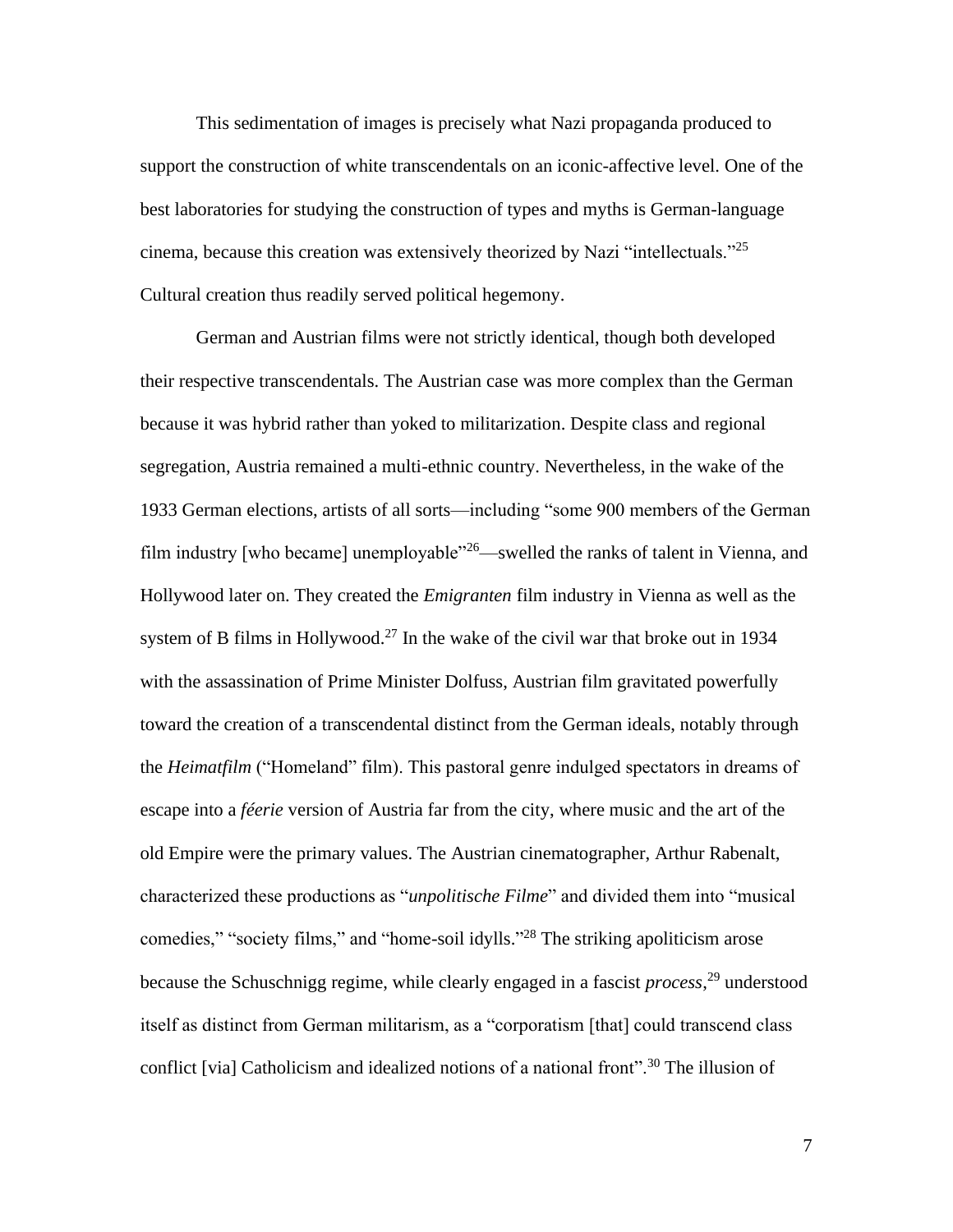unity grew out of manipulation of the myths of musical genius, self-sacrifice, homeland, and religious solidarity. We find it resurrected in the 1960s with the success of *The Sound of Music* at U.S. box offices.

## *Frauenparadies* (1936)

My example of how association phenomena can be analyzed in the fascist rhetoric of filmic images of false transcendence will be a conventional Austrian film. *Frauenparadies* was produced in 1936, year of the Berlin-Rome Axis. We hardly remember the films of that period, although German television has rebroadcast many over the past decade. They responded to a need for cinematic escapism, one of the few remaining avenues for "resolving social strife through the nostalgia and spirituality of Austro-fascist ideology."31

*Frauenparadies* combined the urbane society film (imperial Vienna) and the *Heimatfilm* (Austria as unsullied garden), with the musical "screwball" comedy that Hollywood also staged between the 1930s and 50s. The "Women's paradise" was the name of a fashion house that employed fifteen saleswomen, all blond, all similarly dressed. "Paradise" was run by two symbolic parents, an excitable matron and an ineffectual, old-Empire Viennese. Using the remnants of his creative freedom to escapist ends, director Rabenalt staged one "Gary Field" as leading man and as the Austrian pastiche of a military engineer. The leading lady was a platinum blonde from Sweden, "Ingrid," who arrives in Vienna to prepare her wedding with Gary, slated to take place in Italy. Ingrid's role is to introduce light opera into the "society film"; she sings its three musical numbers. "Eva" belongs to the sales staff and is immediately smitten with Gary.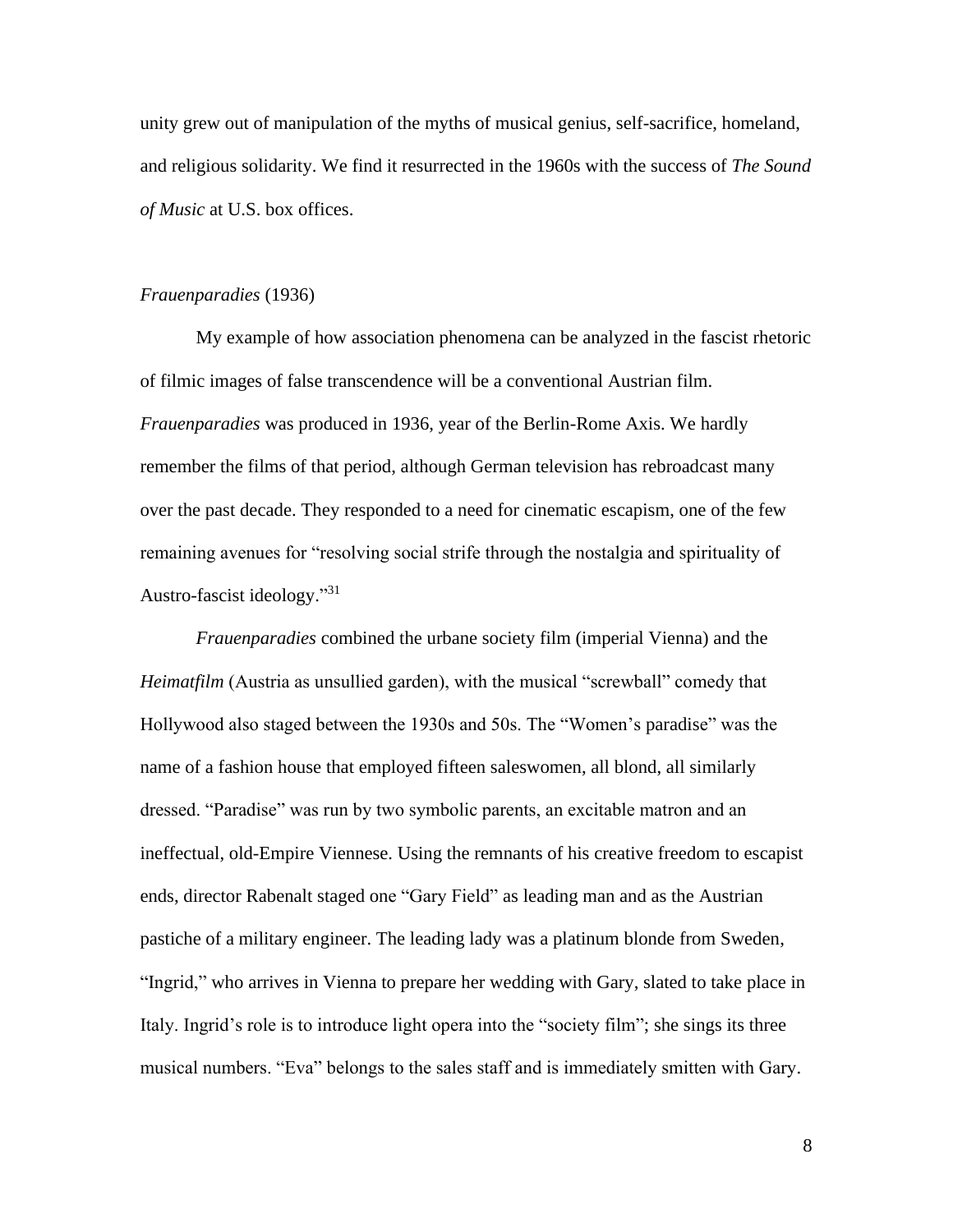She enhances the screwball element through her foibles as supporting actress, which turn into heroic sacrifice.

In continuous contact with Hollywood, the Viennese directors developed innovative cinematic techniques including camera traveling and lateral-aerial dual perspectives, framing songs with Busby Berkeley's kaleidoscopic dance numbers. In *Frauenparadies*, the central musical number features the star, dressed in white gossamer and "worshipped" by the dancers around her. Yet, the musical numbers stand apart from the film's plot, introducing mythic and nostalgic elements as Gary and Ingrid walk through an eighteenth century garden, where they are hailed as royalty by "peasants" in overalls and dirndls. The plot turns around the bankruptcy of *Frauenparadies*, unable to survive in contemporary Vienna, and the selfless sacrifice of Eva, who obtains money sufficient to pay off its debts by offering herself to Ingrid's German patron, Mühldörfer. The film ends in a Billy Wilder-style train ride, where the engineer runs off with the virginal Eva, and the Swede remains with her aristocratic protector. Clearly, there are a host of such films one could use.

Unique to German-language cinema in the 30s was that "Nordic" feminine transcendental, characterized by the de-eroticized "white goddess" who motivates the "man of steel" to brave his wars against "Others". <sup>32</sup> Thus, at the end of the film, when Gary and Eva have exited the train together, we see Ingrid and Mühldörfer exchanging enigmatic smiles of complicity. If Gary and Eva will likely now marry, nothing of Ingrid's romantic fate is decided, as that is not her function in the myth.

The lightness of the comedy frames a false transcendence of liberation—into courtly elegance, out of time, and into the merging of love and sacrifice. This *légèreté*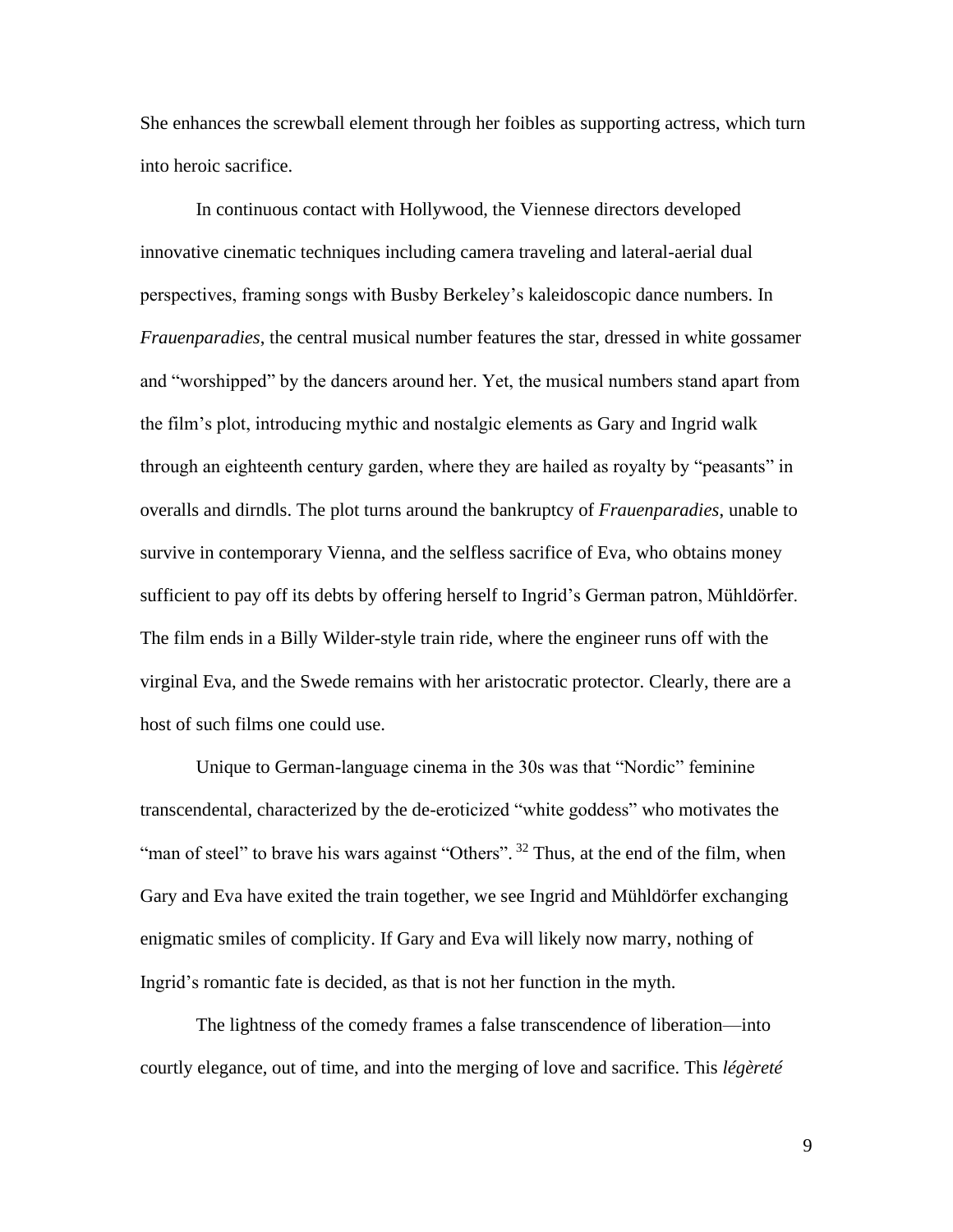wields normalizing force. The Nordic woman's blondeness and the angelic quality of her dress reiterate the Austrian white feminine transcendental. The triviality of the songs hides the power of her presence in the film; beyond sex, beyond motherhood, she embodies the purity of the desexualized feminine myth.<sup>33</sup>

Fascist art laid down a twofold feminine transcendental: the maternal-angel and the sacrificing-maiden. These formed the counterpoint of the band of brothers. As Theweleit puts it, "mothers and sisters seem here to have been revealed as the true love objects of these men [who march into war]. The words of the incest taboo have written 'the water is wide and they cannot get across'. We now also have a way of understanding why 'good' women have to be husbandless, why they have to be pale as death…. Because the sons/brothers want it that way."<sup>34</sup> This logic of brothers without fathers is crucial in the sedimentation of imagery around fascist masculinity: "their father has failed them, and now [the sons] are stepping forward to do battle for his succession before Mother Germany."35

Proceeding on desexualization, the feminine fascist transcendental arose out of the mass dissemination of the heritage of German aesthetics. Frauenparadies's sales staff incarnate Lippe's observations on German myth-making, "Water nymphs… the purest… forces of a country represented as a garden with a fountain".<sup>36</sup> Nevertheless, the work of students of fascism like Theweleit and Littell (2008) shows how the transcendentals, essential to the *process* unfolded in German-language imagery, radicalized gender roles. The male transcendental was first epitomized by Jünger as "a whole new race, energy incarnate…. These were the keenest assembly of bodies, intelligence, will, and sensation."37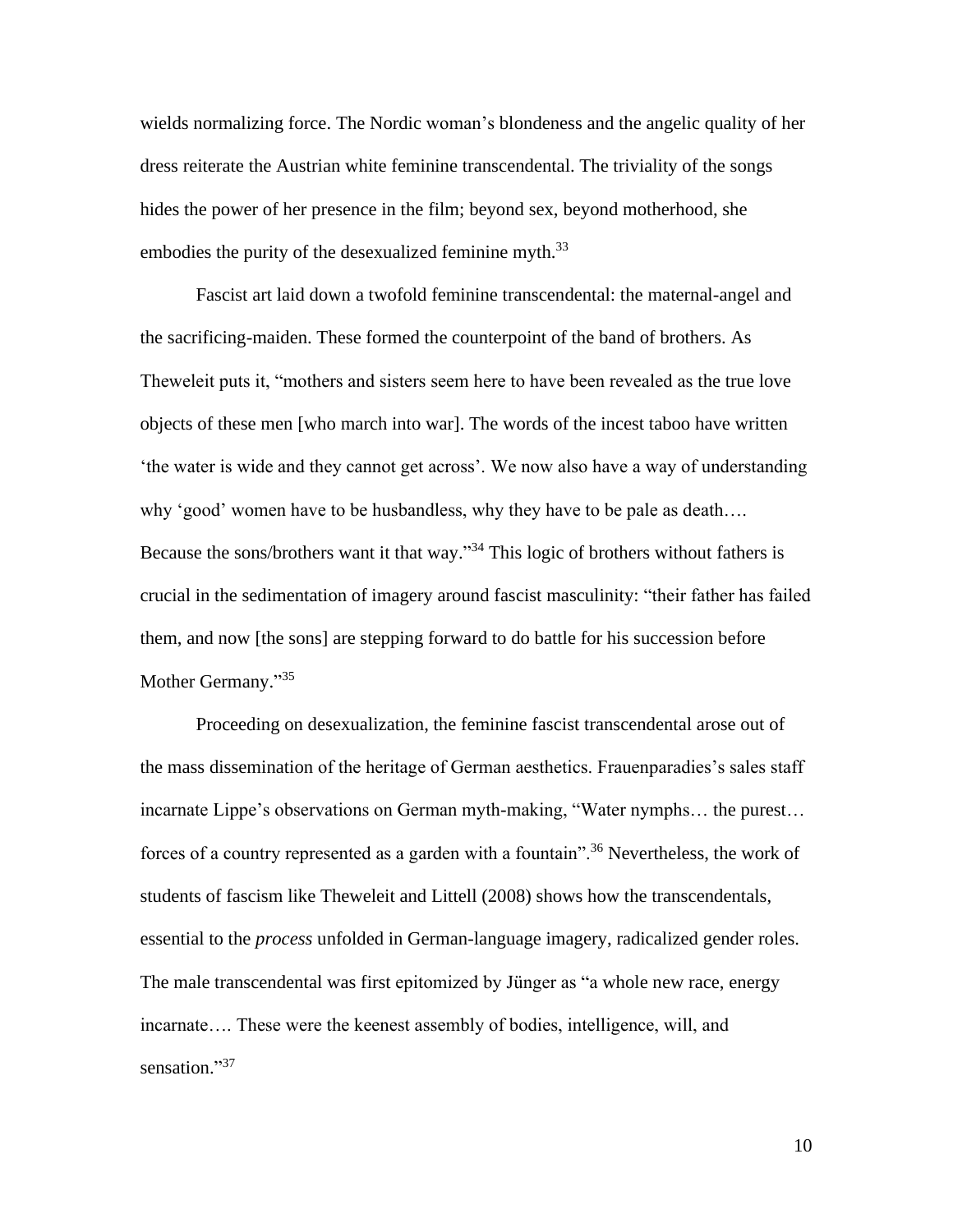"Transcendence" here fuses the microcosm of the soldier-genius-machine with the macro-organism of the race… of sons. This assembly required a protector—not simply in the armed divisions but transcendentally, in the form of an Athena (where the fathers had failed) beyond feminine domesticity.<sup>38</sup>

The opposite of such a race could only be aliens, projectively identified with formlessness, rushing floods, and a different sort of force. The fascist male body stood resistant through a perverse inversion of imperial aggression.

[T]hose large-eared Mongols with melon-shaped skulls, black stiff hair, flattened cheek bones … appeared as prehistoric monsters next to our young soldiers, with their fragile bodies ...<sup>39</sup>

This fascist body ideal entailed uprightness, impenetrability, light, dryness. It reinforced imaginary racial threats from Russians to Mongols, Asians to Jews on the home front, and colonized people outlying. All of this sedimented in the popular imagination, such that images departing from the types excited discordant syntheses and associations charged with affect; phenomenology well serves Nancy's analyses of the myth that "incarnate[s] itself… in a type." Racist myths consolidate purity against metaphysical enemies. The Manichean logic structuring fascist values is exemplified by the literature of the Storm Division: dry force *versus* wet engulfment, the noontime sun *versus* fetid swamps. <sup>40</sup> This is also why singer Ingrid relinquished her betrothed, the pastiche of the military aircraft designer, to the virginal Eva, to truly embody the mythical mother-ideal. That sums up the normative message of that and many other films of the time.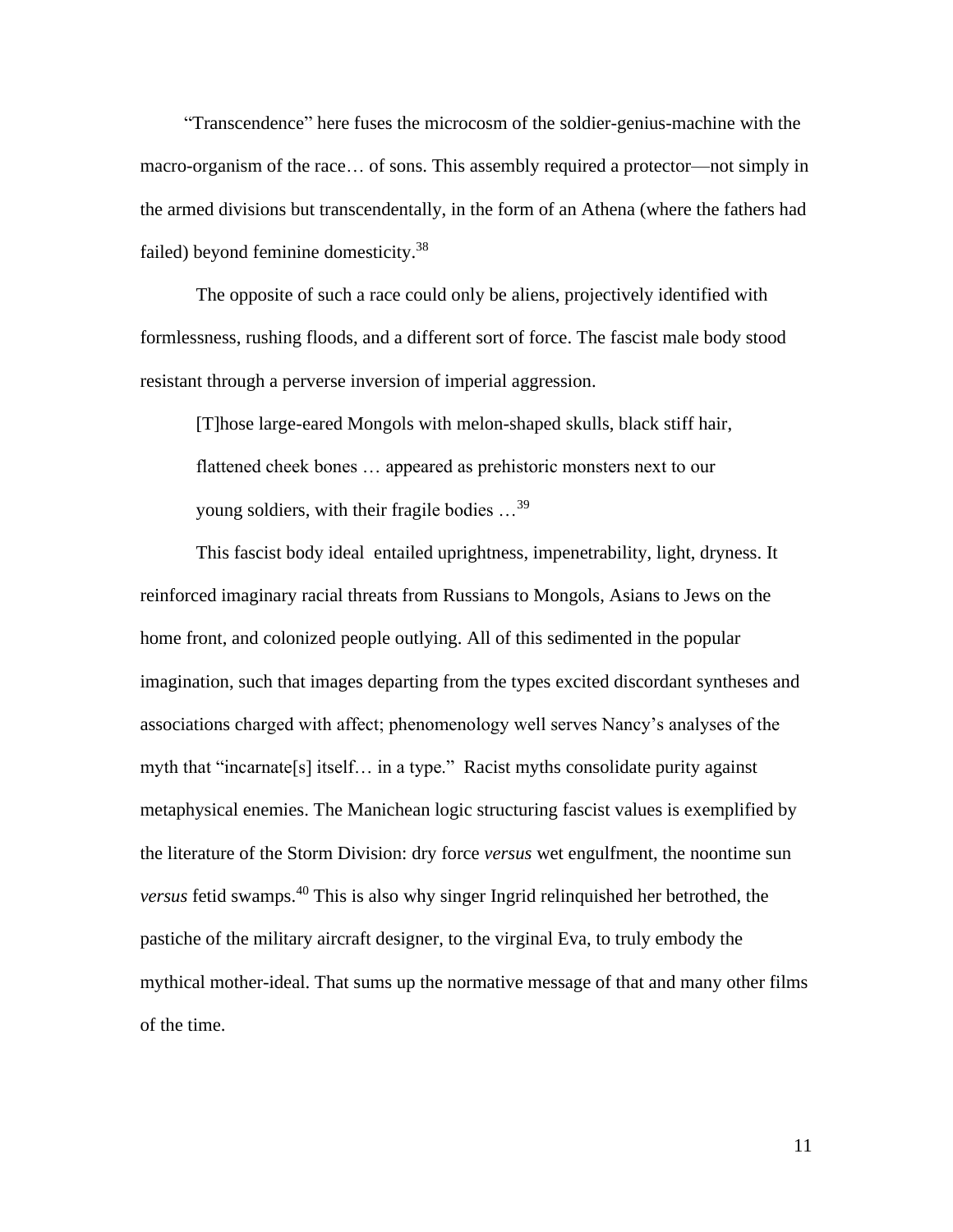The transcendentals constructed to bolster Aryanist rhetoric described a mythic "beyond" that was less concerned with race than with separating authentic "man" from alien "animals." The rhetors scarcely imagined opening a site where white and black would *both* be raced. White superiority (less so radical transcendence) belongs to the American cultural context that democratized the German transcendentals.<sup>41</sup> Racist "science" certainly deployed a meta-narrative for European hegemony in the 20<sup>th</sup> century and there has not been a time when the symbolic cluster, sedimented and fused as "whiteness," was other than its lodestar.<sup>42</sup> However, when whiteness itself appears as "transcending race," but infinitely better than race(s), then being "raced" becomes the "Other"'s problem, and this bring us to the complex relationship between Germanlanguage cinema and Hollywood, to which we can return in the discussion period.

<sup>&</sup>lt;sup>1</sup> Yancy 2012.

<sup>2</sup> Winnubst 2004, 37–38.

<sup>3</sup> cf. Husserl 2001, 162–220.

<sup>4</sup> When German-speaking script writers, directors and producers took refuge in the U.S. It proved possible, even desirable, to "democratize" the new "American white transcendentals," because they could be taken up by all those people seeking to assimilate into white American society. Transcendentals could thus belong to "the people" so long as that people was *en route* to American whiteness. Whatever their origins, ethnic "white" actors washed the cork off at the end of the day. Indeed, the message of blackface was that Old World identities could be escaped (Rogin, 79)—through maudlin identifications (e.g. Jolson singing "Mammie") and through the pseudo-miscegenation and pretend access to African American "psychology" via the black masquerade. "As immigration and technological innovations were creating American mass culture [and mass sedimented images], the film … appropriated an imaginary blackness to Americanize the immigrant son …" (Rogin, 80–81). This cultural institution of American racism, which persisted in animated cartoons into the 1970s, was doubtless one of the first "novelties" that the Austrian and German immigrants encountered. As the creation of an immovable abject type, it must have contributed to the disenchantment they experienced with American freedom and opportunity, as staged in 1940s *film noir*. The white transcendentals were ultimately positioned *differently* in the American meta-narrative, whose symbolic poles were white over black rather than Aryan over Jew, Slav, etc. I will return briefly to this toward the end of the presentation.

<sup>5</sup> Adorno 1974; Winnubst 2004, 27–28.

<sup>&</sup>lt;sup>6</sup> These notes cover the years 1918-1926; however, the third section on "association" appears to date from the lecture course he gave in the Winter Semester of 1926. See Aaron L. Mishara, "Husserl and Freud: Time, memory and the unconscious." *Husserl Studies* 7 (1990): 29-58 (here, 31).

<sup>7</sup> Husserl, Hua XI, 154.

<sup>8</sup> Cornelius Castoriadis, 1997.

<sup>9</sup> Theweleit 1989, 170-191. Also see Laurence Rickels 2002.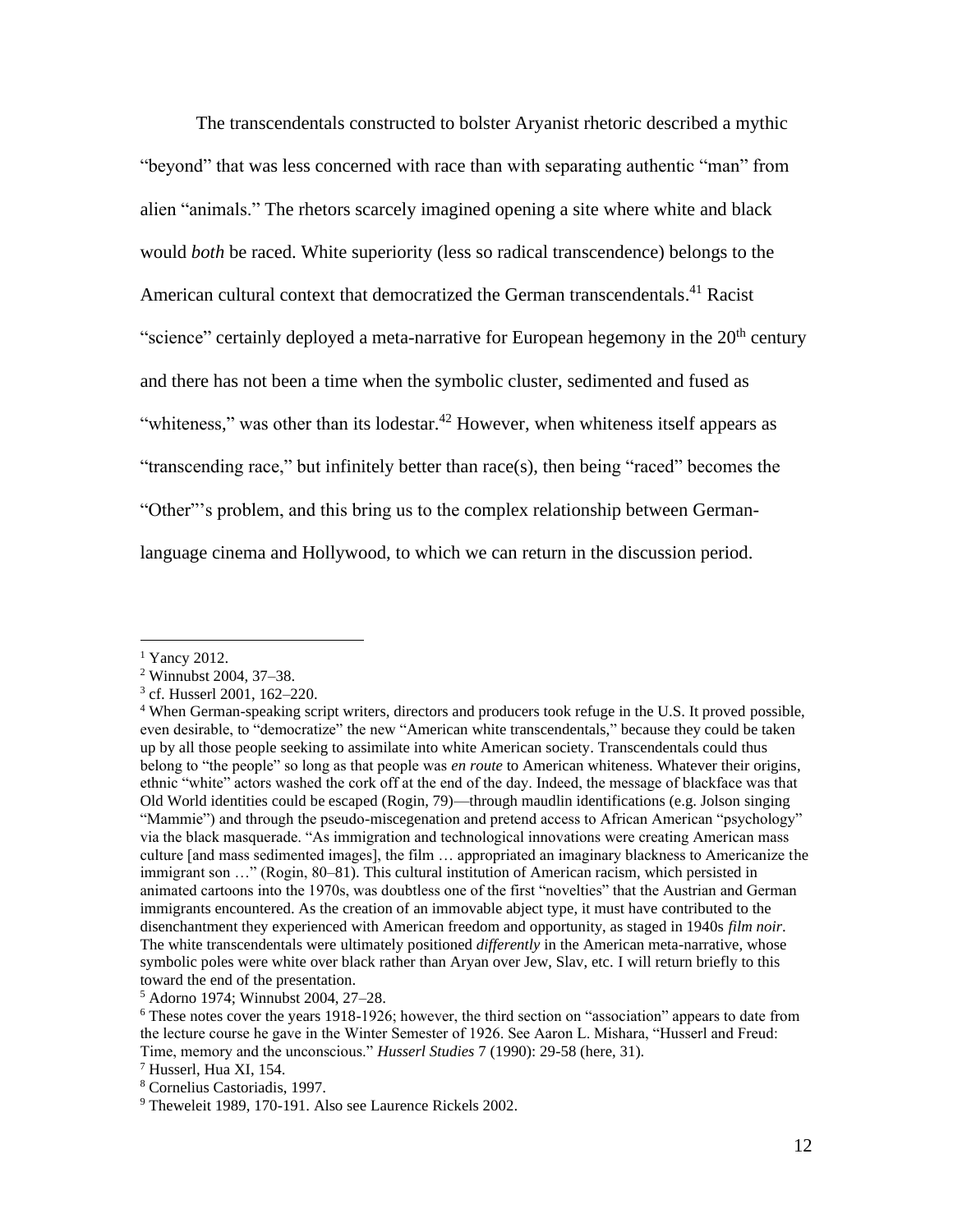<sup>10</sup> Munby 1999, 138–161.

<sup>11</sup> *The sound of music*, which revisited a distinctly Austrian genre decades after the War, proved a smash U.S. hit four years running, amassing 50 million in box office receipts over 43 weeks. It was the false transcendental, in a de-Nazified Austria, featuring an *ingénue* from the convent, an impoverished aristocrat, and music like "Edelweiss," that reconstructed Austrian political identities and fused love of country with love of family. Perhaps it provided American viewers with an escape from the turbulence of the 1960s, although this was mild compared to the flight Viennese audiences sought in the mid-30s (Vansant 1999, 180–181). In any case, powerful nostalgia for family and country was clearly addressed by the film.  $12$  My italics. Yancy is citing Robert Birt (2004). He adds: Whites see themselves, even if unconsciously, as race-less, as abstract minds, as constituting the transcendental norm. This conception of the white self has complex historical links with European modernity and imperialism. This view presupposes a problematic philosophical anthropology that comes with a misanthropic dialectic, that is, Black people vis-à-vis whites are ontologically collapsed into pure facticity, constituting the very quintessence of racial assignment and racial degeneracy/inferiority. This view of the white subject obfuscates its status as *raced*, elevating it to the status of the human qua human. As a result, white subjects come to see the problem of race as an issue for people of color." My claim in this essay is that the transcendentals created in German-language films staked out a still more separated "ontological" status. Beneath them and Aryans more generally, all that was non-white became imprisonable and eliminable. When carried into U.S. films, a strange dialectic between white and black was set in motion largely by "black-face" adaptations of minstrel shows in films such as Jolson's "The Jazz Singer."

<sup>13</sup> See Mosse 1975, 100–107.

<sup>14</sup> Lacoue-Labarthe and Nancy 2005, 68.

<sup>15</sup> Lacoue-Labarthe and Nancy 2005, 55.

<sup>16</sup> Husserl, Hua XI, 177-79.

<sup>17</sup> Husserl, Hua III(*Ideen I)*, §33.

<sup>18</sup> Husserl, Hua XI, 150.

<sup>19</sup> See, notably, Husserl Hua XI, §35, 37, 413-15 (*Beilage* XIX "*Zur Phänomenologie der Assoziation*"). <sup>20</sup> The threshold of consciousness could be considered under two fundamental aspects. One concerns the fate of tiny apprehensions and perceptions, which merge with each other over time or enter into a certain conflict that blocks the return of some of them. To the degree that representations stabilize in unconscious sedimentation, the distinction between consciousness and unconsciousness is called "static." To the degree, however, that representations vie directly for a return into a present perception, the threshold must be understood as mechanical or moving. This concept was pioneered by F. Herbart (1834), §§16-21. Husserl took this up, calling it the *Vorzimmer des Ich* (Hua XI, 166; and discussed by Bégout 2000, 181): "For example, a light sound that becomes ever stronger supposes, in this concrete transformation, a growing affectivity [*Affektivität*], it increases its vitality of consciousness. This is due to the fact that it exerts on the Ego a growing attraction. Ultimately, the Ego turns toward it. Considered more precisely, even prior to the conversion [of the Ego] a modal alteration of the affection has already occurred. In the case of a certain, efficacious force [wirksamen Stärke] within given affective circumstances, the attraction emanating from the sound has already reached the Ego in a way so authentic that it reaches validity in it, *even if it is only found in the antechamber of the Ego* [*sei es auch nu rim Vorzimmer des Ich*].

<sup>21</sup> Husserl Hua XI, 121-22.

<sup>22</sup> Mishara 1990, 31 and Bégout 2000, 187.

<sup>23</sup> Husserl, Hua XI, 123.

<sup>24</sup> See Husserl, 1962, §15 "Natürliche und transzendentale Reflexion," 72-76.

<sup>25</sup> Alfred Rosenberg's *The myth of the twentieth century* (1930) drew parallels between races and souls, urging the creation of new types to shape the "race" to raise the "souls" of Aryans (Lacoue-Labarthe and Nancy 2005, 56). Citing the anti-Semitic orientalist Paul de la Garde (1827–1891), Rosenberg argued that nations, when purified of degenerate peoples, reflect "the thoughts of God" himself (Lacoue-Labarthe and Nancy 2005, 57). Elaborating a romantic conception of race that presented itself as mysticism *and* science, the Nazi myth exploited a host of nineteenth century polygeneticists' racial hierarchies, adding on newer cultural elements.

<sup>26</sup> Dassanowsky 2008, 162.

 $27$  The complexity of the exiles' experience cannot be exhaustively traced here. Yet, whether high culture (Otto Preminger) or socialist (Billy Wilder, Eric Ulmer), the shock of their encounter with American racism